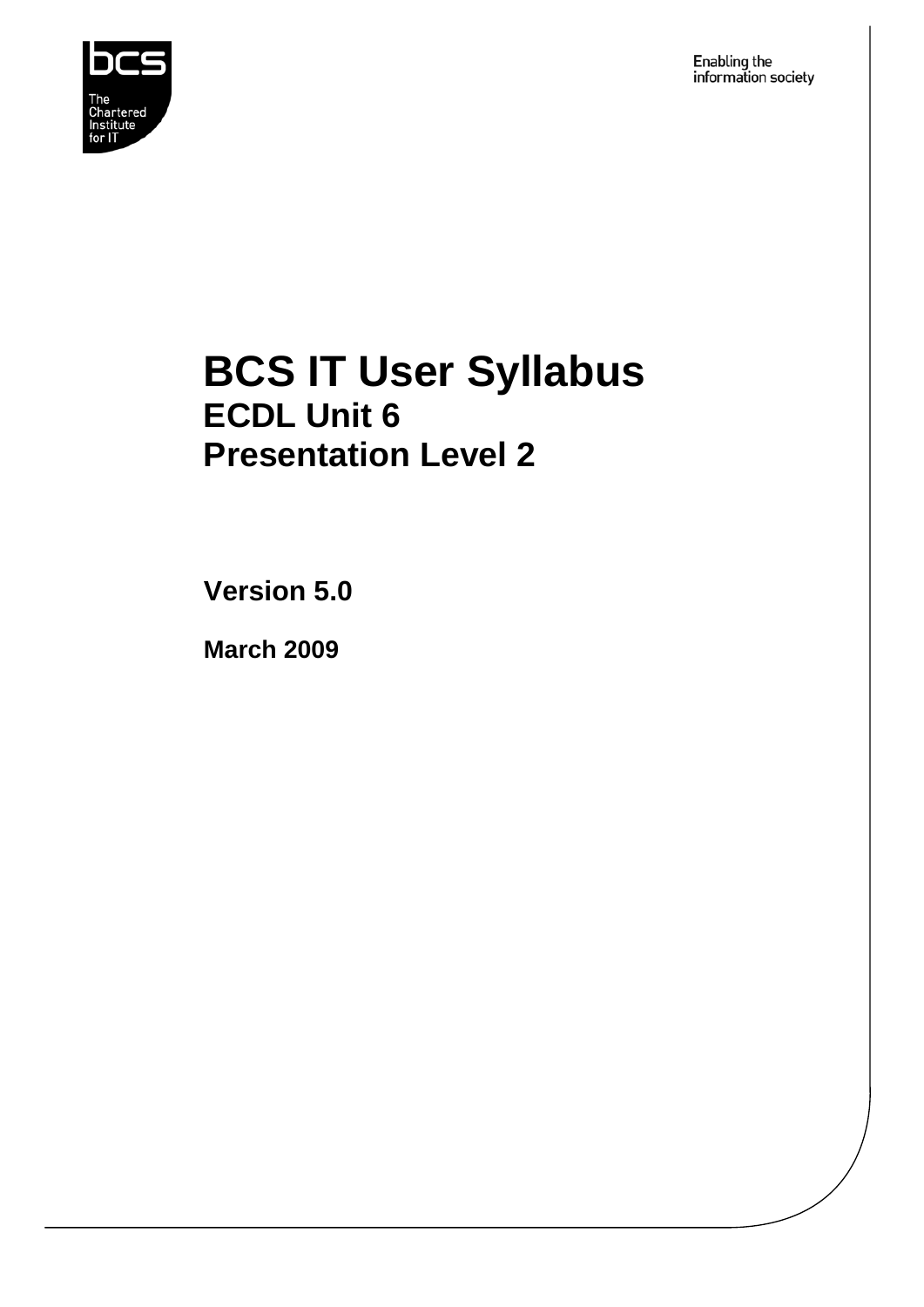| <b>CATEGORY</b>                     | <b>SKILL SET</b>                    | REF.    | <b>TASK ITEM</b>                                                                                                                                                     |
|-------------------------------------|-------------------------------------|---------|----------------------------------------------------------------------------------------------------------------------------------------------------------------------|
| 6.1 Using the<br><b>Application</b> | 6.1.1 Working with<br>Presentations | 6.1.1.1 | Open, close a presentation application.<br>Open, close presentations.                                                                                                |
|                                     |                                     | 6.1.1.2 | Create a new presentation based on<br>default template.                                                                                                              |
|                                     |                                     | 6.1.1.3 | Save a presentation to a location on a<br>drive. Save a presentation under<br>another name.                                                                          |
|                                     |                                     | 6.1.1.4 | Save a presentation as another file type:<br>Rich Text Format, template, show,<br>image file format, version number.                                                 |
|                                     |                                     | 6.1.1.5 | Switch between open presentations.                                                                                                                                   |
|                                     | 6.1.2 Enhancing<br>Productivity     | 6.1.2.1 | Set user preferences in the application:<br>user name, default folder to open and<br>save files.                                                                     |
|                                     |                                     | 6.1.2.2 | Use available Help functions.                                                                                                                                        |
|                                     |                                     | 6.1.2.3 | Use magnification/zoom tools.                                                                                                                                        |
|                                     |                                     | 6.1.2.4 | Display, hide built-in toolbars. Restore,<br>minimize the ribbon.                                                                                                    |
| 6.2 Developing<br>a Presentation    | 6.2.1 Presentation<br><b>Views</b>  | 6.2.1.1 | Understand the uses of different<br>presentation view modes: normal view,<br>slide sorter view, outline view, slide<br>show view.                                    |
|                                     |                                     | 6.2.1.2 | Recognize good practice in adding slide<br>titles: use a different title for each slide<br>to distinguish it in outline view, when<br>navigating in slide show view. |
|                                     |                                     | 6.2.1.3 | Change between presentation view<br>modes: normal view, slide sorter view,<br>slide show view.                                                                       |
|                                     | 6.2.2 Slides                        | 6.2.2.1 | Choose a different built-in slide layout<br>for a slide.                                                                                                             |
|                                     |                                     | 6.2.2.2 | Apply an available design template to a<br>presentation.                                                                                                             |
|                                     |                                     | 6.2.2.3 | Change background colour on specific<br>slide(s), all slides.                                                                                                        |
|                                     |                                     | 6.2.2.4 | Add a new slide with a specific slide<br>layout like: title slide, chart and text,<br>bulleted list, table/spreadsheet.                                              |
|                                     |                                     | 6.2.2.5 | Copy, move slides within the<br>presentation, between open<br>presentations.                                                                                         |
|                                     |                                     | 6.2.2.6 | Delete slide(s).                                                                                                                                                     |
|                                     | 6.2.3 Master Slide                  | 6.2.3.1 | Insert a graphical object (picture, image,<br>drawn object) into a master slide.<br>Remove a graphical object from a<br>master slide.                                |
|                                     |                                     | 6.2.3.2 | Enter text into footer of specific slides,<br>all slides in a presentation.                                                                                          |
|                                     |                                     | 6.2.3.3 | Apply automatic slide numbering,<br>automatically updated date, non-<br>updating date into footer of specific<br>slides, all slides in a presentation.               |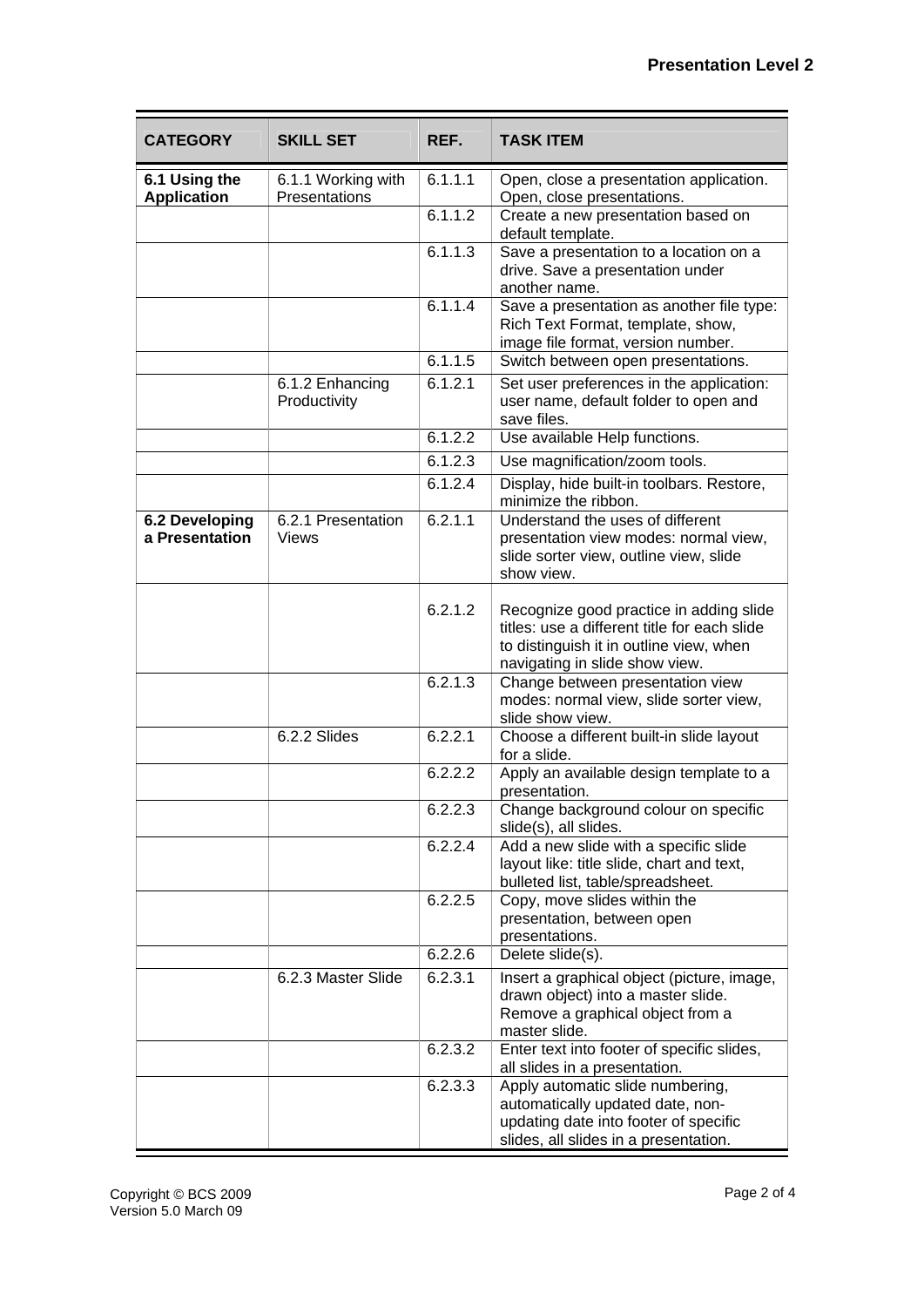| <b>CATEGORY</b> | <b>SKILL SET</b>              | REF.    | <b>TASK ITEM</b>                                                                                                   |
|-----------------|-------------------------------|---------|--------------------------------------------------------------------------------------------------------------------|
| 6.3 Text        | 6.3.1 Handling<br><b>Text</b> | 6.3.1.1 | Recognize good practice in creating<br>slide content: use short concise<br>phrases, bullet points, numbered lists. |
|                 |                               | 6.3.1.2 | Enter text into a placeholder in standard,<br>outline view.                                                        |
|                 |                               | 6.3.1.3 | Edit text in a presentation.                                                                                       |
|                 |                               | 6.3.1.4 | Copy, move text within, between<br>presentations.                                                                  |
|                 |                               | 6.3.1.5 | Delete text.                                                                                                       |
|                 |                               | 6.3.1.6 | Use the undo, redo command.                                                                                        |
|                 | 6.3.2 Formatting              | 6.3.2.1 | Change text formatting: font sizes, font<br>types.                                                                 |
|                 |                               | 6.3.2.2 | Apply text formatting: bold, italic,<br>underline, shadow.                                                         |
|                 |                               | 6.3.2.3 | Apply different colours to text.                                                                                   |
|                 |                               | 6.3.2.4 | Apply case changes to text.                                                                                        |
|                 |                               | 6.3.2.5 | Align text: left, centre, right in a text<br>frame.                                                                |
|                 | 6.3.3 Lists                   | 6.3.3.1 | Indent bulleted text. Remove indent<br>from bulleted text.                                                         |
|                 |                               | 6.3.3.2 | Adjust line spacing before and after<br>bulleted, numbered lists.                                                  |
|                 |                               | 6.3.3.3 | Switch between the different standard<br>bullet, number styles in a list.                                          |
|                 | 6.3.4 Tables                  | 6.3.4.1 | Enter, edit text in a table slide.                                                                                 |
|                 |                               | 6.3.4.2 | Select rows, columns, entire table.                                                                                |
|                 |                               | 6.3.4.3 | Insert, delete rows and columns.                                                                                   |
|                 |                               | 6.3.4.4 | Modify column width, row height.                                                                                   |
| 6.4 Charts      | 6.4.1 Using Charts            | 6.4.1.1 | Input data to create built-in charts in a<br>presentation: column, bar, line, pie.                                 |
|                 |                               | 6.4.1.2 | Select a chart.                                                                                                    |
|                 |                               | 6.4.1.3 | Change the chart type.                                                                                             |
|                 |                               | 6.4.1.4 | Add, remove, edit a chart title.                                                                                   |
|                 |                               | 6.4.1.5 | Add data labels to a chart:<br>values/numbers, percentages.                                                        |
|                 |                               | 6.4.1.6 | Change the background colour of a<br>chart.                                                                        |
|                 |                               | 6.4.1.7 | Change the column, bar, line, pie slice<br>colours in a chart.                                                     |
|                 | 6.4.2 Organization<br>Charts  | 6.4.2.1 | Create an organization chart with a<br>labelled hierarchy by using a built-in<br>organization chart feature.       |
|                 |                               | 6.4.2.2 | Change the hierarchical structure of an<br>organization chart.                                                     |
|                 |                               | 6.4.2.3 | Add, remove co-workers, subordinates                                                                               |
| 6.5 Graphical   | 6.5.1 Insert,                 | 6.5.1.1 | in an organization chart.<br>Insert a graphical object (picture, image,                                            |
| <b>Objects</b>  | Manipulate                    | 6.5.1.2 | drawn object) into a slide.                                                                                        |
|                 |                               |         | Select a graphical object.                                                                                         |